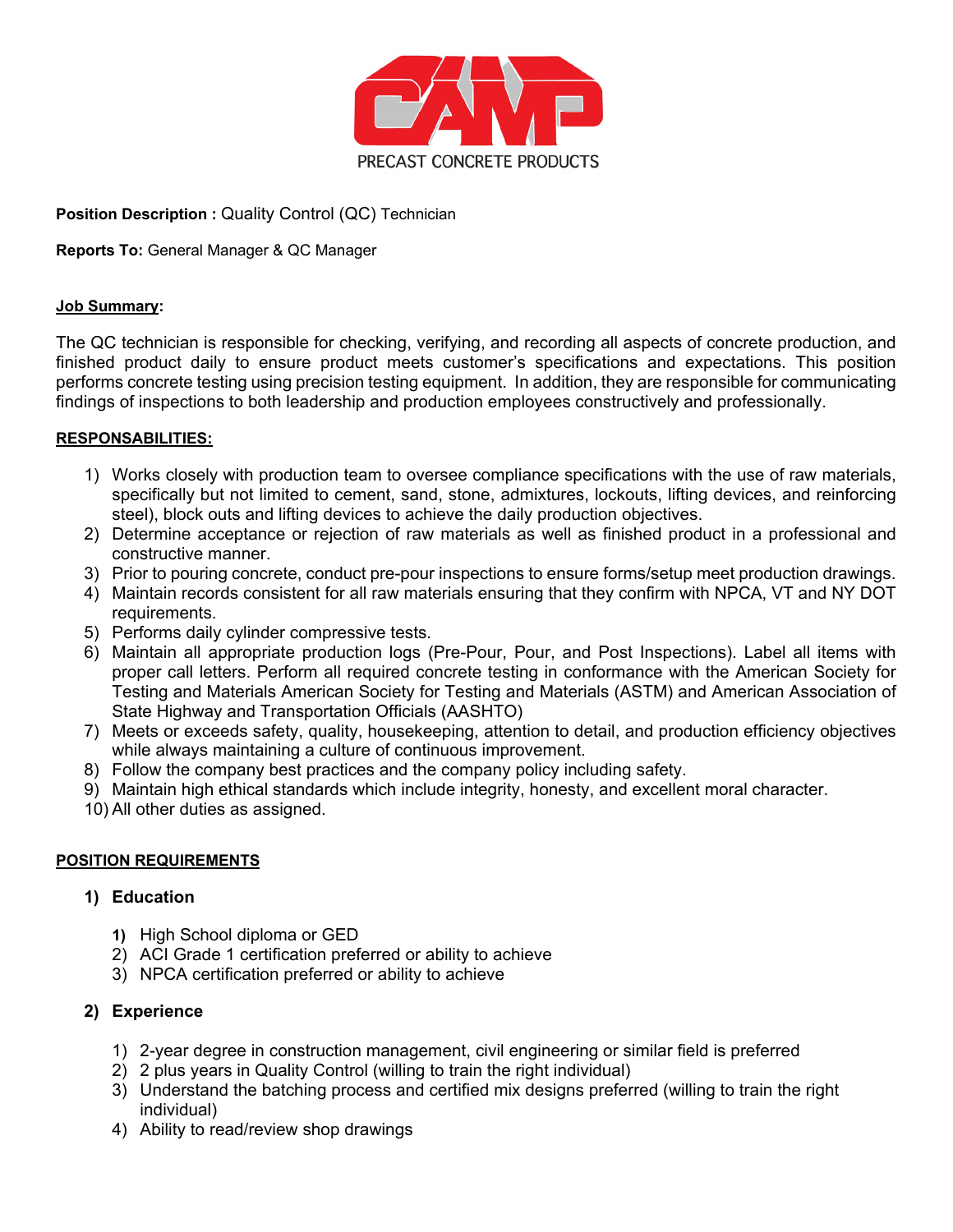### **3) Skills**

- 1) Must have the physical ability to work in a precast concrete manufacturing plant. Frequently required to stand and walk. Occasionally required to stoop, kneel, crouch or crawl. Must frequently lift and/or move up to move 50 pounds.
- 2) Basic Math skills that include multiplying, adding, subtracting, and dividing.
- 3) Self-motivated, positive attitude, helpful and have strong organizational and planning skills
- 4) Able to multi-task at any given time and provide attention to accuracy and detail
- 5) Excellent communication skills; both oral and written
- 6) Customer service and team oriented
- 7) Must possess excellent interpersonal communication skills; both oral and writing, and the ability to work collaboratively during times of high staff stress in a non-threatening manner.
- 8) Ability to problem resolve design conflict through a collaborative effort with plant foreman.
- 9) Punctual and accountable

#### **4) Career Ladder**

1) With demonstrated knowledge and skills, may be promoted to a higher-level position to include Quality Control Leader

### **CONDITIONS OF EMPLOYMENT**

- 1) Compliance: Employees will complete required annual mandatory training programs and adhere to all company policies.
- 2) Camp Precast Concrete Products is an equal opportunity employer. Camp Precast does not tolerate discriminating on the basis of race, national origin, color, religion, sex, sexual orientation, disability, age, veteran's status, genetic information or any other characteristics protected by law. Equal opportunities extended to all terms and conditions and privileges of employment, as well as the use of all company facilities participating in all company sponsored activities and employment actions such as promotions, compensation, benefits and terminating employment.

| Signed: | <b>Quality Control Technician</b> | Date: |
|---------|-----------------------------------|-------|
| Signed: | <b>Quality Control Manager</b>    | Date: |
| Signed: | General Manager                   | Date: |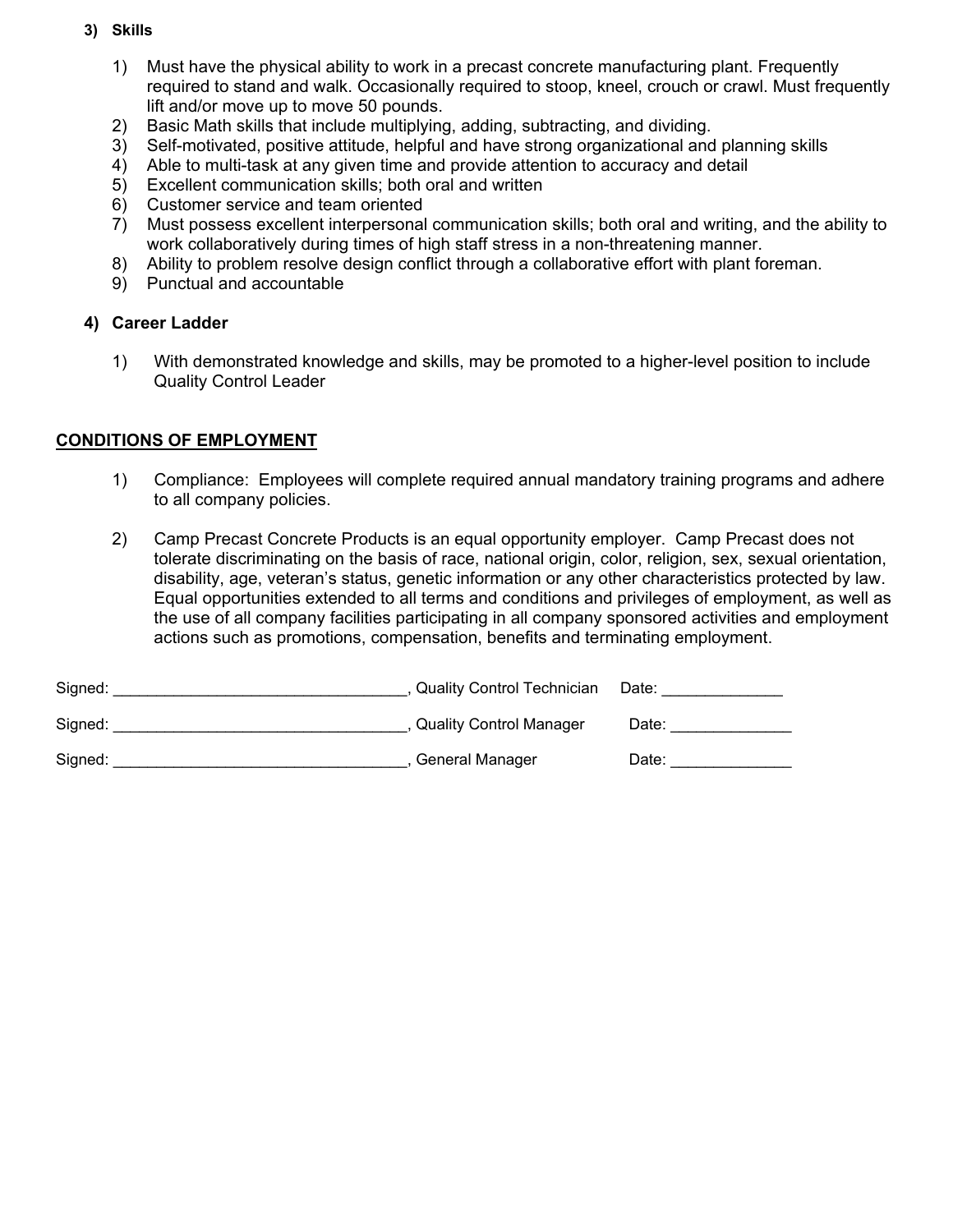# **Attachment** I

# **PHYSICAL DEMANDS AND WORKING CONDITIONS**

(Please include with the completed position description)

**Job Title: \_\_\_\_\_\_\_\_\_\_\_\_\_\_\_\_\_\_\_\_\_\_\_\_\_\_\_\_\_\_\_\_\_\_\_\_\_\_\_\_\_\_** 

- **Lifting a. 0 to 10 lbs. e. 35 to 50 lbs. Carrying b. 11 to 24 lbs. f. 51 to 74 lbs. Pushing/Pulling c. 25 to 34 lbs.** 
	- -
		-

**A. Weight-Related Functions and Categories** 

**Indicate the letter for the appropriate weight range for each category.** 

**B. General Functions** 

**Type an (X) in appropriate boxes.** 

| <b>Sitting</b>  | Climbing         | <b>Reaching Above</b> |
|-----------------|------------------|-----------------------|
| <b>Standing</b> | <b>Kneeling</b>  | <b>Reaching Out</b>   |
| <b>Walking</b>  | Crouching        | <b>Reaching Below</b> |
| <b>Driving</b>  | <b>Twisting</b>  |                       |
| <b>Bending</b>  | <b>Balancing</b> |                       |

# **C. Hand and Foot Manipulations**

 **Type an (X) in appropriate boxes. Hand Manipulation Foot Manipulation** 



- **D. Sensory Functions** 
	- **Type an (X) in appropriate boxes.**



# **E. Environmental Conditions**

**Type an (X) in appropriate boxes.** 

| <b>Chemical Agents</b> | <b>Heights</b>           | Hazardous or Moving Equipment           |
|------------------------|--------------------------|-----------------------------------------|
| Dust, Fumes, Gases     | <b>Noisy Environment</b> | <b>Extremes in Temperature/Humidity</b> |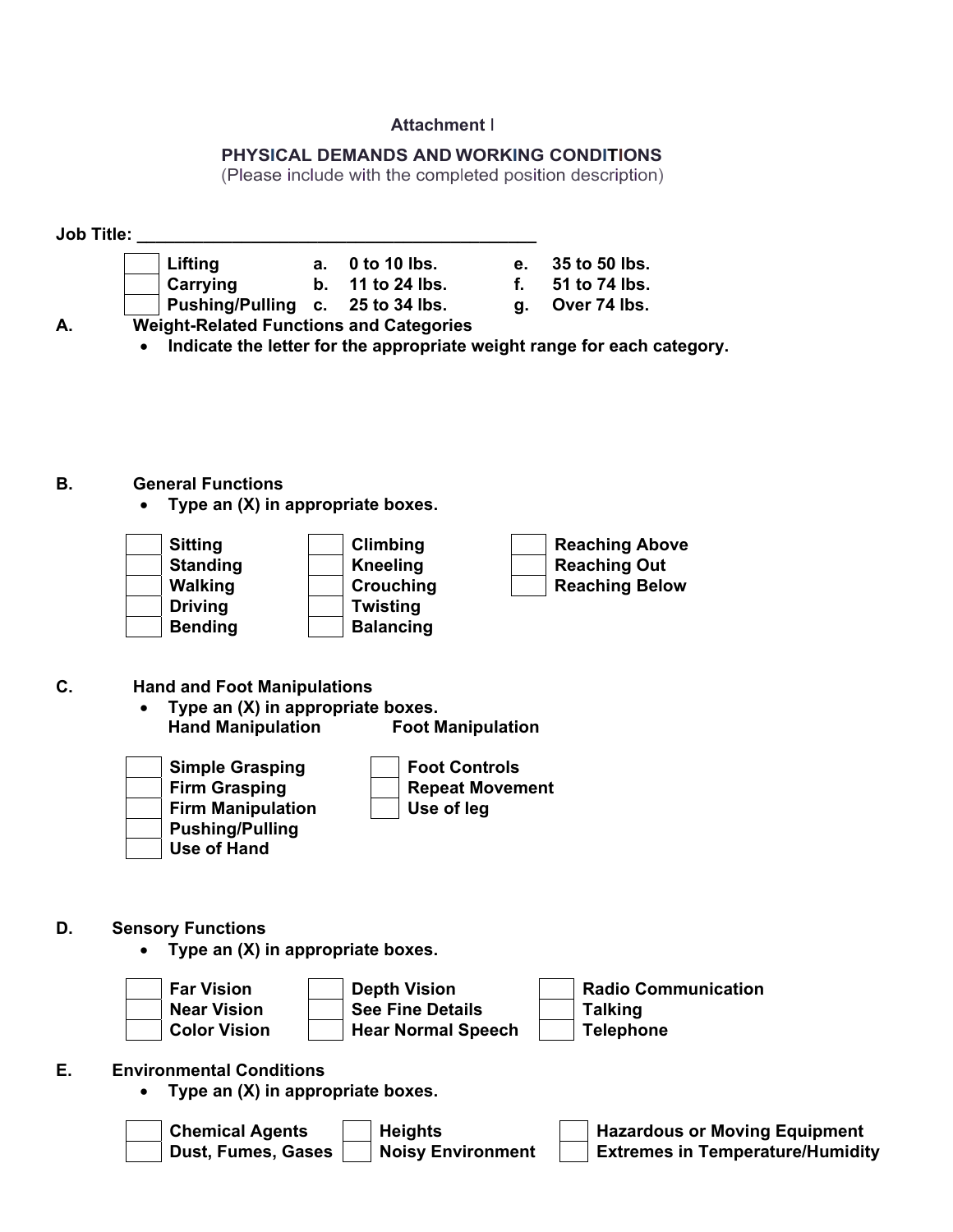### **Attachment** I **(Please** include **with the** completed **Position Description) EXPOSURE CATEGORIES FOR OSHA**

## **Exposure Determination:**

Exposure (or potential exposure) to Hepatitis B (HBV) and Human Immunodeficiency Virus (HIV) is defined in terms of actual (or potential) skin, mucous membrane, or parental contact with blood, body fluids, or tissues. Each position is categorized according to likelihood of exposure. Protective equipment shall be readily available. Employees shall be educated in the appropriate use of protective equipment according to their job classifications.

# **Category I. Tasks involving exposure to blood, body fluids, or tissues:**

All procedures or other job-related tasks that involve an inherent potential for mucous membrane or skin contact with blood, body fluids, or tissues, or a potential for spills or splashes of them are Category I tasks. Use of appropriate protective measures is required for every employee engaged in Category I tasks. All Category I tasks do not involve the same type or degree of risk and therefore all do not require the same kind or extent of protection. Specific combinations of clothing and equipment are tailored for specific tasks. Minimum levels of protection in most cases include use of appropriate gloves. If there is the potential for splashes, protective eyewear or face shields should be warn. If there is potential for clothing being soaked with blood, protective gowns or aprons should be worn.

### **Category II. Tasks that involve no exposure to blood, body fluids, or tissues, but employment may require performing unplanned Category I tasks:**

The normal work routine involves no exposure to blood, body fluids, or tissues but exposure or potential exposure may be required as a condition of employment. Appropriate protective equipment (e.g., gloves, protective eyeglasses, masks, or gowns will be readily available to every employee engaged in Category 11 tasks. Employees need not be wearing protective equipment but should be prepared to use appropriate protective garb on short notice.

All employees engaged in Category I and II exposure tasks are offered hepatitis B vaccine through Employee Health Services.

# **Category Ill. Tasks that involve no exposure to blood, body fluids, or tissues and Category I tasks are not a condition of employment:**

The normal work routine involves no exposure to blood, body fluids, or tissues (although situations can be imagined or hypothesized under which anyone, anywhere, might encounter potential exposure to body fluids). Persons who perform these duties are not called upon as part of their employment to perform or assist in emergency medical care or first aid or to be potentially exposed in some other way. Tasks that involve handling of implements or utensils, use of public or shared bathroom facilities or telephones, and personal contacts such as handshaking are Category Ill tasks.

If Category I and II tasks do not exist in the department, then no specific personal hygiene or protective measures are required. However, these employees should be aware of the risk factors associated with transmission of HBV and HIV so that they can recognize situations that pose increased potential for exposure